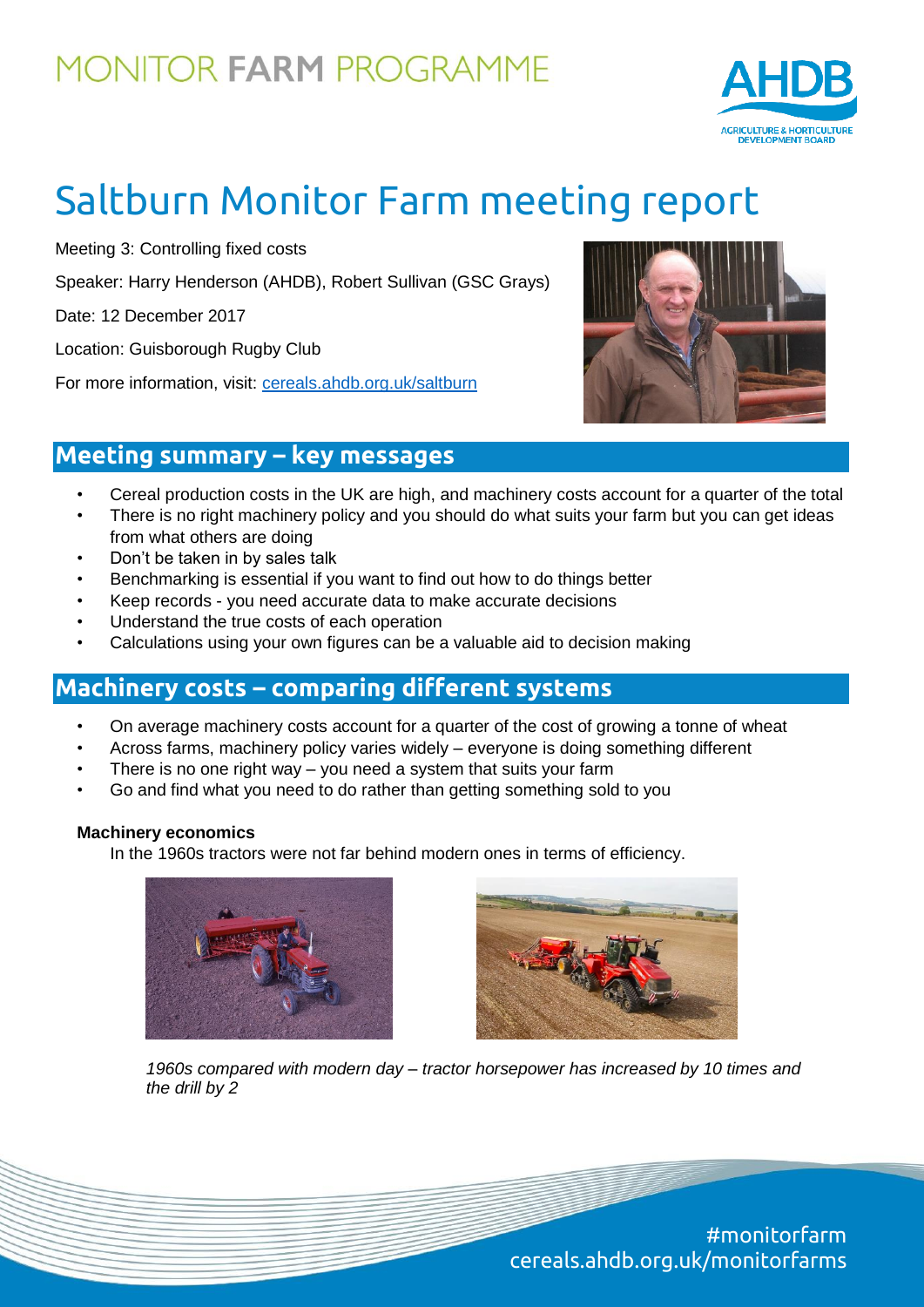

### **Attitude to risk – understanding depreciation**

#### **Comparision of two systems: High cost**

- Buys new tractors
- Able to rely on warranty
- Knows in advance what machinery costs will be over five years

#### **Low cost**

- Ageing machinery
- Reduced reliability, dependent on work force skilled in maintenance
- Doesn't know what's round the corner

What works for one farm wouldn't work for everyone – again, there is no "right" machinery policy



#### **Common myths in tractor sales**

#### *"Adding optional extras will raise its trade in value"*

You need to understand you might not need to buy new kit and the same applies to optional extras; they might tell you it is more saleable when you trade it in but you have already paid all the depreciation

#### **"Buying a bigger tractor will reduce proportional fuel consumption"** No it won't

#### *"Finding more work will reduce cost per hour"*

It will reduce fixed costs per hour but it increases the cost to the business





#### **Buying a new tractor**

• Be careful not to get taken in by advertising

• Discounts can look good but you should consider other aspects such as the deposit and the value of your trade-in

#### **Cost of power**

- Power costs increase as horsepower
- increases (see graph lefts)
- Of these the fixed costs increase the most

#### *"Using a contractor is unreliable and expensive"*

Not necessarily – it can work well

- *"Fuel savings alone pay for the replacement"* No – this would only apply if you used it at a certain speed
- *"Regularly changing the tractor will keep equity within the business"* No it won't

*"Regular investment in machinery keeps the tax bill low"* No it doesn't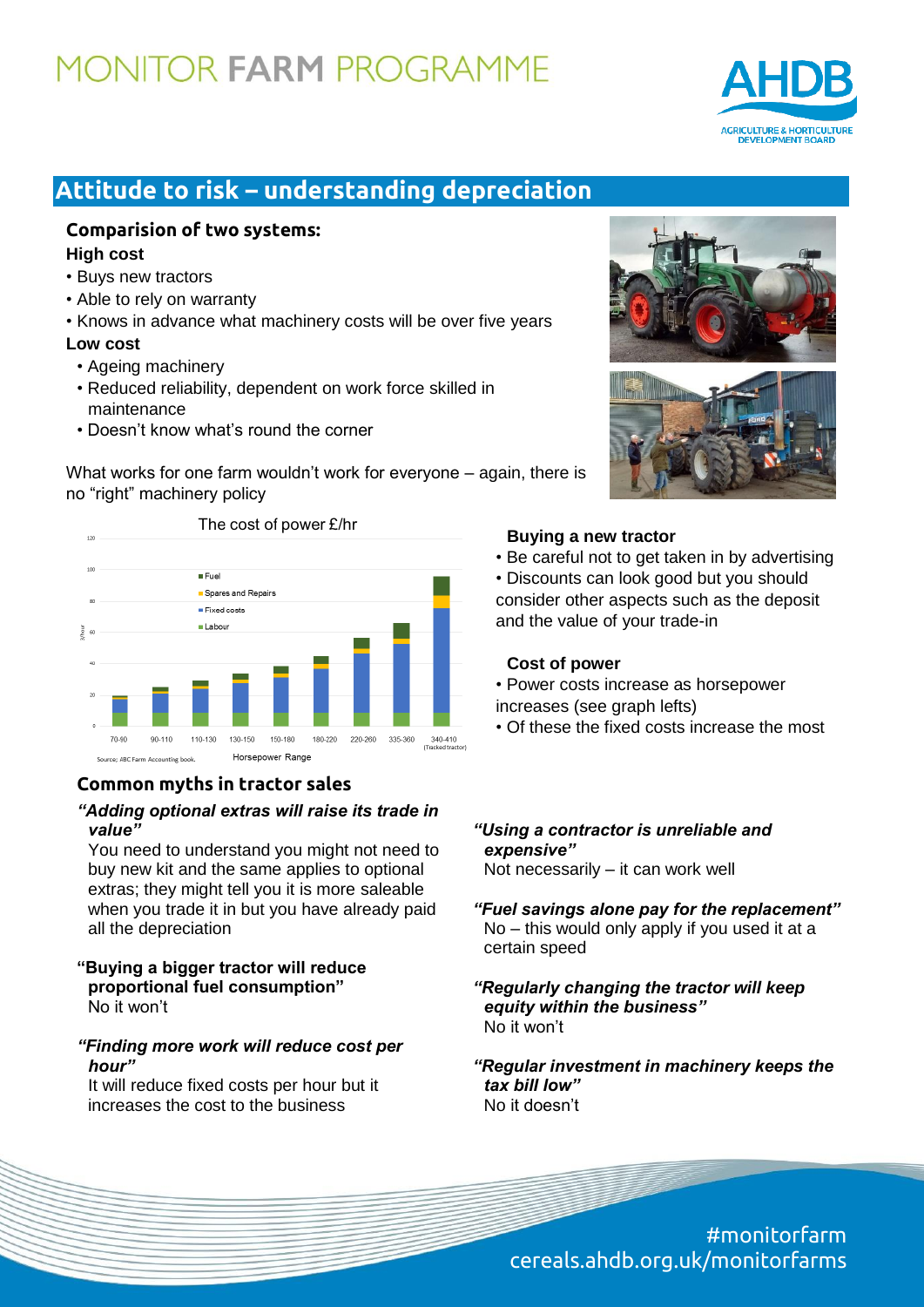

## **Machinery capacity**

#### **What machinery capacity do you need?**

- Depends largely on location, soil type and weather
- ADAS tables can give you averages for available work days in spring and autumn
- You can't plan the drilling season but you can plan how big a drill you need
- A high draft drill will need a much bigger tractor and more weight to pull it, eg strip till

#### **How much power do you need per metre?**

- Low draft drill 20hp/meter @ 50kg/hp
- High draft drill 50hp/meter @ 50kg/hp eg:
	- o 3 meter low draft drill needs 60hp and weighs 3,000kg
	- o 9 meter high draft drill needs 450hp and weighs 22,500kg

#### *Note*

- Soil compaction effects increase with axle load and are intensified in wet conditions
- Headlands are particularly prone to damage

Expected work rate per 10 hour day will depend on field efficiency of the drill (70% for grain only; 60% for grain + fertiliser)

At 10 kph:

- For a 3m drill, work rate would be 21ha/day for grain only and 18 ha/day for grain + fertiliser
- 9m drill, work rate 63 ha/day for grain and 54 ha/day for grain + fertiliser

#### *Something else to think about*

The cost of a bigger combine compared with a smaller combine and higher drying costs

### **Understanding machinery costs**

- For wheat yields, the UK compares well on the world stage but the cost of production is relatively high
- This is due especially to high operating costs
- Producers in the UK need to be as efficient per tonne as everyone else across the world



Exploring inter vess in grain and oilseed produ

> #monitorfarm cereals.ahdb.org.uk/monitorfarms

agri benchmark [1]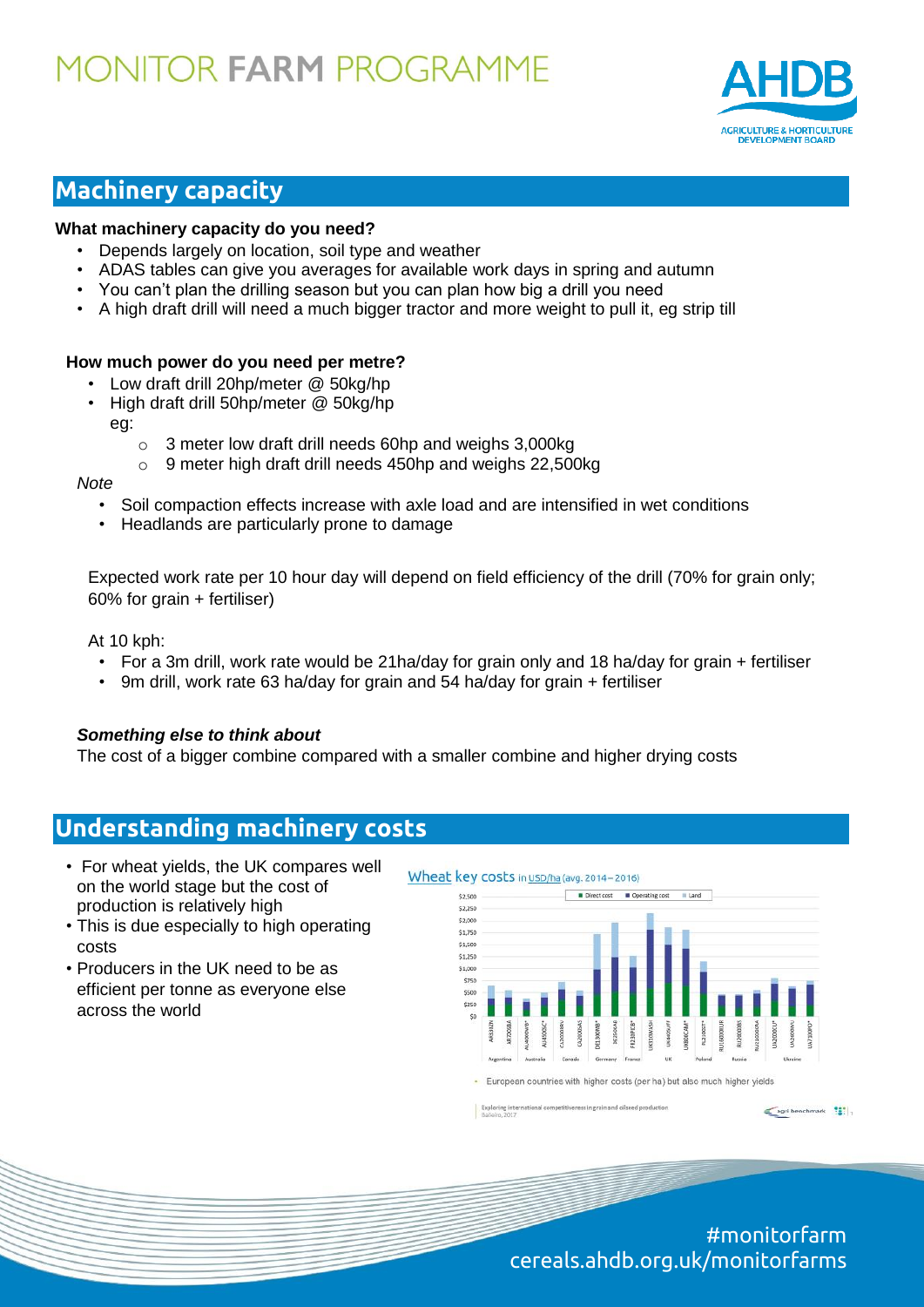

#### **Some questions to ask yourself**

- Do you know how much one of your machines costs to run?
- Do you carry out an investment appraisal before making a major machinery purchase? Remember – even if a machine is bought and paid for it is still costing you money
- How could you reduce cost and time for establishing & managing combinable crops?
- Is there a more efficient system of establishing a crop or spraying or fertilising than the one you are already using? eg conservation agriculture; liquid vs. solid fertiliser

#### **The cost of running a tractor**

- Do you know the costs of depreciation, spares and repairs, fuel, and finance for every hour the tractor works?
- The more hours a tractor does in a year, the greater the running costs (although also the lower the cost per hour)
- The most costly parts of owning a tractor: **Depreciation** and **fuel**

#### **What can you do to reduce depreciation and fuel costs?**

- Record fuel use
- Work out fuel use per operation
- Make sure you know how much time each operation takes and roughly how many hectares an hour can be covered (taking soil types into account)
- Calculate which machines are most cost effective for each operation

| <b>Tractor costs</b>                   | <b>JD8410</b> | <b>Tractor o</b>  |
|----------------------------------------|---------------|-------------------|
| Purchase price $(E)$                   | 45,000        |                   |
| Hours worked per year                  | 115           | <b>Total cos</b>  |
| Number of years to be kept             | 10            | <b>Total cos</b>  |
| Estimated value at sale $(E)$          | 40,000        | Hours wo          |
| Depreciation per year $(E)$            | 500           | Cost per          |
| Interest %                             | 5             | <b>Total trac</b> |
| Price of fuel (ppl)                    | 45            | Land area         |
| Interest (on average value of tractor) | 1,700         | <b>Total cos</b>  |
| <b>Insurance</b>                       | 834           |                   |
| Fuel 18.00 I/hr for 125hp @ 45p/l      | 1,207         | If you d          |
| <b>Spares and repairs</b>              | 1,392         | add this          |
| Labour @ £10 per hour                  | 1,150         | the tota          |

| <b>Tractor costs</b>       | <b>JD8410</b> |
|----------------------------|---------------|
|                            |               |
| Total costs per annum (£)  | 6,783         |
| Total cost per hour (£)    | 58.99         |
|                            |               |
| <b>Hours worked</b>        | 174           |
| Cost per hour $(E)$        | 56            |
| Total tractor cost $(E)$   | 9,665         |
| Land area worked (ha)      | 567           |
|                            |               |
| Total cost per hectare (£) |               |

Io a similar calculation for a drill and s to the tractor cost, you can work out al cost of drilling.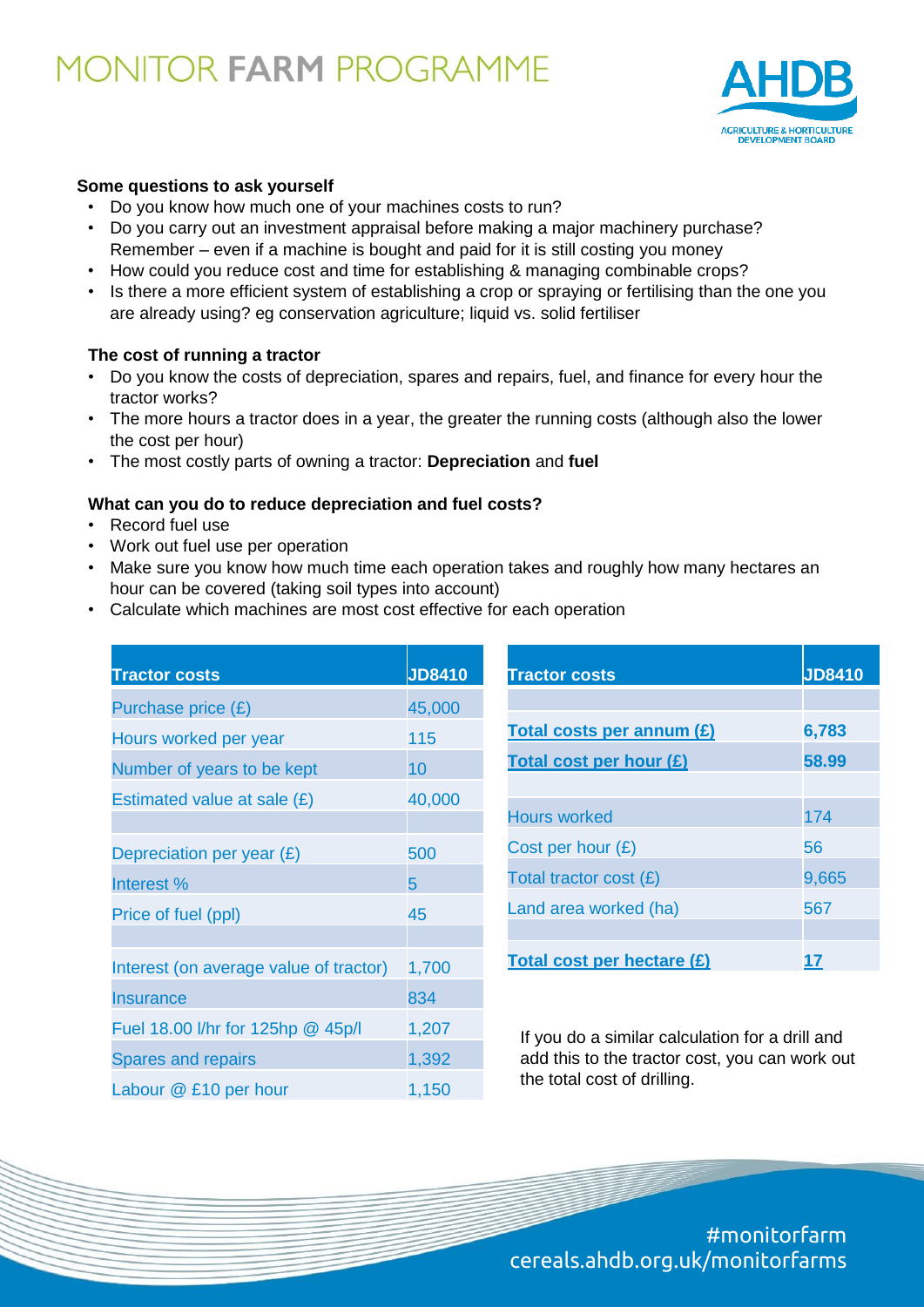

#### **Establishment costs at Saltburn Monitor Farm**

| Standard establishment cost (£/ha)        | 85.1  |
|-------------------------------------------|-------|
| NAAC equivalent establishment cost (£/ha) | 109.9 |
| Trial area establishment cost (£/ha)      | 54.9  |
| NAAC equivalent cost (£/ha)               | 74.1  |

#### **How can you use these figures?**

- Compare your costs against others (benchmarking) and against contactor rates
- Compare the cost of different establishment techniques
- Help in purchasing decisions
- Make decisions about contract hire vs. short term, hire vs. purchase
- Rationalise your machinery pool

### **Benchmarking**

#### **What is benchmarking?**

- At its simplest, it tells you how good you are compared with everyone else
- It "opens your eyes"
- Means of comparison
- Starting point and guide to the performance of your business
- Can give you a better understanding of how efficient and profitable you are
- A means of helping to improve profitability (depending on how you use it)
- Shows how you can make changes to your farming business
- "You can learn a lot from other people"
- "Every farm is different so no one system is right."

#### **Summary of benchmarking process**

Measure – Compare – Identify – Analyse – React

**Farm records** can give you a year on year comparison within your business and are a valuable decision aid

**Farm Business Survey** has the advantage of a large sample size but data is out of date (can be by as much as 18 months

#### **Advantages of group benchmarking**

- Consistent methods for data recording are set at the outset
- Works through trust and openness between members
- Allows comparison of performance with others as well as over time
- Allows regional comparison with similar businesses